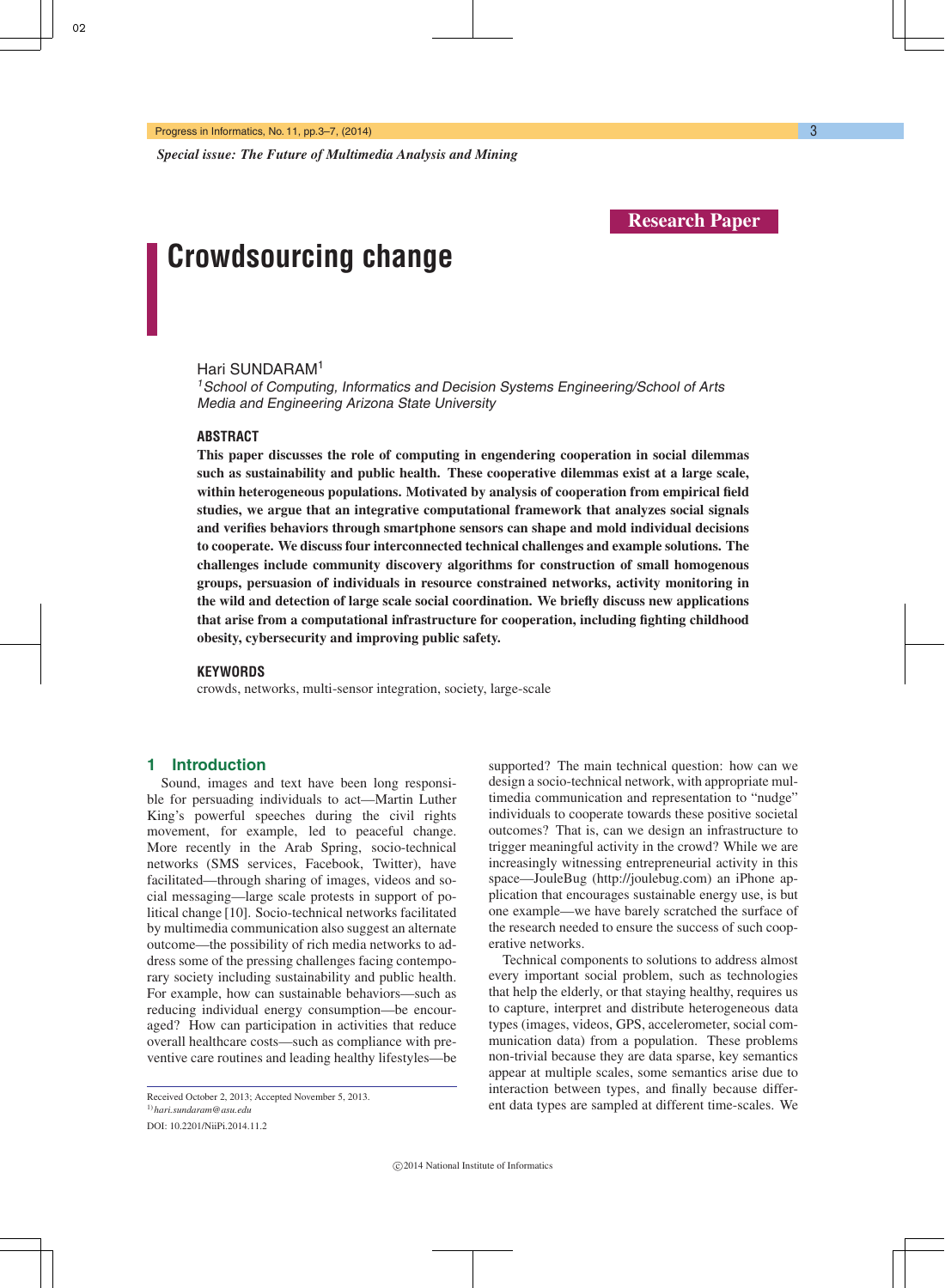can still address these challenges, because human activity is structured, constraining the relationships between different types of media. Multimedia research that focuses on large scale problems at the level of the population is "big-data" research. The amount of data to be gathered, analyzed and distributed to address issues like sustainability or increasing the participation in voting at the level of the population of the United States is extraordinarily large, and we simply do not understand well how to design multimedia systems and and analysis frameworks that trigger coordination (a new semantic process) among individuals in the population.

The rest of this paper is organized as follows. In the next section, we shall present some of the main ideas that animate the study of for cooperation in groups. In Section 3 we shall discuss key technical challenges to support cooperative behavior. In Section 4, we shall discuss three applications of a computational framework that enables cooperation. Finally in Section 5, we shall summarize the key ideas and present our conclusions.

## **2 The scaling of cooperation**

In many cooperation dilemmas such as sustainability (recycling paper; using public transport instead of driving to work), public health (vaccinations; taking flu shots), information commons (contributing to wikipedia), the rational course of action is not to cooperate but to 'free ride' on the contributions of others. The main argument against cooperation was elegantly formulated by [8] who said that in a group of *N* herders, one herder who overgrazes the meadow will keep all the profits while the losses due to overgrazing shall be distributed amongst all *N* herders. He argued that this scenario was simply an example of the wellknown prisoners dilemma game and that the herders will converge to a Nash equilibrium where no one cooperates. He termed the scenario "the tragedy of the commons" and argued that only privatization of the resource or governmental regulation can help avoid the tragedy. Hardin's paper was highly influential and set the tone for subsequent policy debates—we now view large scale cooperative dilemmas such as sustainability and public health within the purview of the state, with no role for ordinary citizens.

[15] and her colleagues developed a framework that helped explain the existence of robust cooperation<sup>1)</sup> amongst ordinary citizens faced with cooperative dilemmas. A careful examination of empirical evidence revealed that successful cooperation occurred in small homogenous groups, where the individuals had the agency to collectively set the rules governing the resource, with delineated access rights, where the activities were verifiable through monitoring, with the ability to set gradated sanctions on the offenders.

How do we scale up the work of Elinor Ostrom? Dilemmas such as 'global warming' and 'public health' exist at large scales and exhibit heterogeneity—it is unclear if empirical observations that guided her work apply<sup>2)</sup>. There are two social trends that provide insight on the issue of scale. First, individuals are increasingly interconnected through large scale sociotechnical networks—mobile networks, online social networks including Facebook and Twitter. Second, with a significant part of the population now accessing data through smartphones [18], we have a rich array of sensors in the phone to capture and monitor human behavior. We can develop an integrative computational framework that captures social signals (communication and participation in events) across networks of people and which senses their physical activity in the everyday through lightweight efficient sensors embedded in physical objects and smartphones. Analysis of social signals helps us understand the crucial role played by social ties when individuals take decisions to adopt behaviors. We can observe and analyze the context in which the behaviors occur through sensors in the smartphone. By coupling the analysis of communication with the analysis of actual behavior we derive insights into how to effectively shape and mold individual choices.

## **3 Technical challenges in engendering cooperation**

In this section, we shall identify some key technical challenges for engendering large-scale cooperation, including community discovery, engendering adoption in resource constrained networks, activity monitoring and rapidly identifying large scale change.

The first step towards facilitating cooperative behavior adoption within large heterogeneous populations is to unite similar individuals within the population into small homogenous groups or communities. Small homogenous groups will encourage the building of trusting relationships leading to greater cooperation. A community, in one operational definition, is a group of people interacting with each other in a consistent manner. Community detection algorithms [14], [21] identify the modular structure of a network, where nodes represent individuals and where links represent the interaction or similarity between individuals. These algorithms are closely related to the family of clustering

<sup>&</sup>lt;sup>1)</sup> Irrigators in Valencia, Spain, have been cooperating since 1435 and herders in Törbel, Switzerland since 1483

<sup>2)</sup> Most of the successful examples of cooperation in the field [15] are of groups of several hundred people or smaller; one notable exception are the group of irrigators in Sri Lanka with several thousand individuals.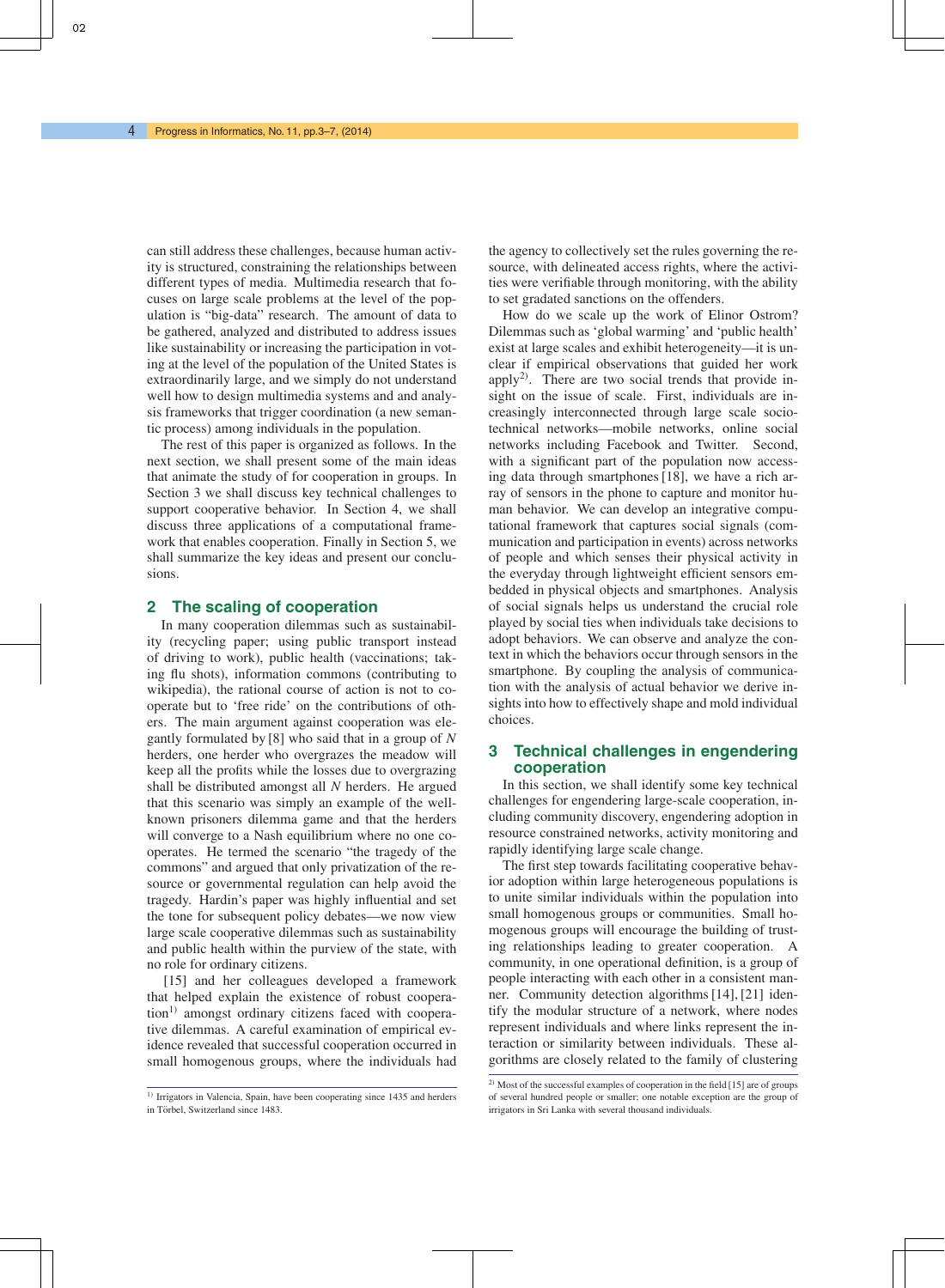algorithms. In recent work [13], we have developed a multi-relational soft-clustering objective function to focus on the constantly changing and co-evolving interaction contexts in online social media. The framework represents heterogeneous social contexts in social media—multi-relational and multidimensional social data—with tensors, which are a natural way to encode *n*-way relationship amongst entities. With this generalized objective function, different type of relations such as user interaction, and media similarity—are considered simultaneously, allowing us to capture evolution of both user interaction and media use, within communities.

To persuade small homogenous groups to cooperate, we need to focus on three interrelated ideas: resource constrained individuals, identifying influentials, and personalized social signals. *First*, to model realworld behavioral adoption, we need to model individual with resource constraints—a feature missing in models of collective behavior (e.g. [7], [9]). Resource constraints influence individuals by affecting their ability enact a behavior [1] as well maintaining her social ties [5]. A person interested in adopting a behavior (e.g. taking newspapers to a recycling station, going to cast a vote or taking a flu shot) may fail to do so, due to lack of resources—time, money or other tangible resources such as a car or a bicycle. *Second*, we need to identify influentials—individuals whose adoption of a behavior will persuade others to adopt [20]. We have developed an efficient algorithm to identify influentials as well the behaviors they need to adopt to maximize participation in resource constrained networks [16]. In our framework, individuals adopt when they receive social signals of sufficient strength, are interested in the behavior and have the resources to adopt new behaviors. The main result is that individuals who are easily influenced and who connected to other easily influenced individuals are key to maximizing multiple behavior adoption. *Finally*, we need to design personalized social signals that persuade individuals to adopt. Two studies indicate that revealing hidden social norms is a powerful cue for cooperation. In a study of energy use [17] found that individuals were presented with affective symbols—a smiley face  $\degree$   $\circ$  when an individual household's energy consumption was below the mean household consumption and a frownie face  $\hat{C}$  when it was above the mean—in addition to mean neighborhood consumption, there was a net decrease in energy consumption over the entire population<sup>3)</sup>. In another study [6] demonstrated that presenting guests with the the descriptive norm "most guests reuse their

towels" significantly improved towel reuse in comparison to the standard environmental message. We have developed a framework based on the idea of the "social proof" (Chapter 4, [3]), for generating personalized social signals for each resource constrained individual so that they are incentivized to adopt a set of behaviors. To persuade each individual to adopt a behavior, we identify relevant friends and other individuals with whom they share significant personal attributes, and then'rewire' their information network. The main result is that we can change behavior distribution within the group to achieve any target behavior distribution that satisfies certain constraints.

Robust verification of human activity in the wild is a major challenge to successful cooperation. Consider for example the case of an iPhone application such as JouleBug (http://joulebug.com) that encourages sustainable energy use; individuals receive points for participating in an sustainable activity (e.g. line drying clothes). However, since there is no verification of the activities, individuals can 'free-ride' and receive points for logging activities in which they do not actually participate. Absent a robust mechanism to verify activity, formation of trust within such networks is difficult. Without trust, these well-intentioned applications will end up in the Nash equilibrium where no one cooperates. Crowdsourcing the problem of labeling activity may be one mechanism. Recent work on crowdsourcing [2], [11] has concentrated on using paid workers at Mechanical Turk. However individuals in many social dilemmas such public health may be unwilling to pay to have their activity verified. Instead, crowdsourcing the verification amongst the members of the group attempting to cooperate is a more sustainable and scalable approach. The application "The Eatery" (https://eatery.massivehealth.com) attempts crowdsourcing of verification amongst its members. Each individual snaps a photo of their food and a set of strangers, chosen at random, rate their photo along a single dimension of "unhealthy–healthy." Each individual thus receives a health score on their food eating habits. Notice that individuals are only scored on the foods they actually upload; it is easy to skip meals and only upload their most healthy meals.

There are several key unresolved problems. First, how should an individual *change* her behaviors over time to maximally influence her friends? Second, how can friends coordinate their behaviors to persuade a common friend to adopt a set of behaviors? Finally, what is the capacity of a group of networked individuals to cooperate? That is, we would like to determine an upper bound on the utilization of resources committed by participating individuals in networks with communication error and with individual resource constraints.

<sup>3)</sup> OPower now provides this information to over a hundred power utility companies in the United States. http://www.opower.com.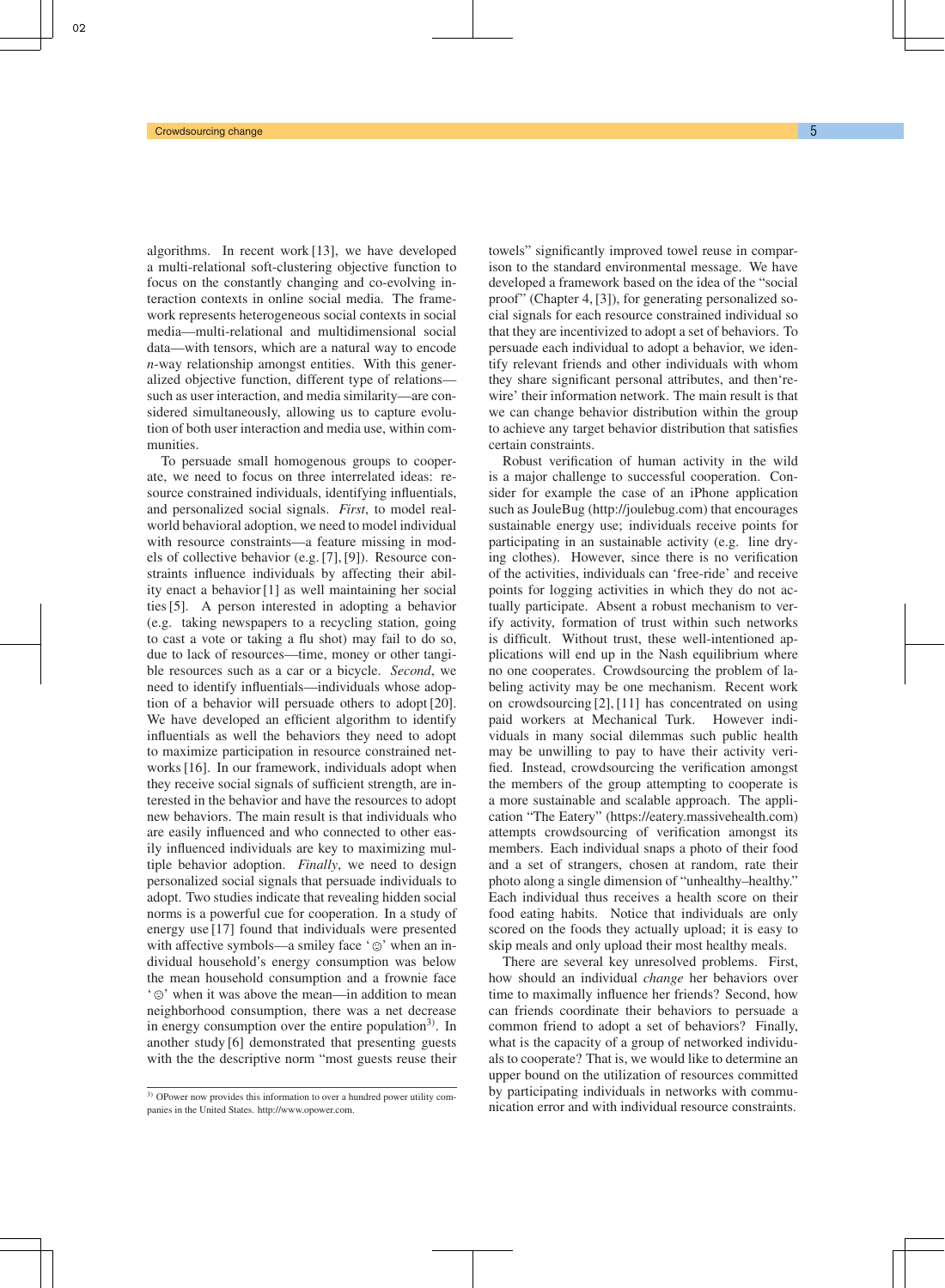Can we detect the onset of large scale, coordinated, behavior in large populations? Detecting onset of coordination action would lead us to identify viral behaviors. Viral behaviors, as well as rapid information diffusion can cause significant structural changes to networks within short time periods. Finding structural changes in massive social networks, in near realtime, is highly challenging. We examined two different approaches—one motivated by emergence of coordination in biological oscillators such as fireflies, and the other driven by the idea that changes to network structure are apparent in network spectra. In the first approach [4] we developed a Bayesian user activity model, where the probability to act depends on the topic, prior activity history and behavioral coupling with neighbors. To predict coordination into the near future, we evolved the network by estimating sustained participation probability, and new user arrival rate. In the second approach [12] we introduced an innovative compressed sensing mechanism to encode the social data tensor streams as compact descriptors. Changes to the sensed coefficients allows us to quickly detect changes to the core tensor coefficients.

In this section we discussed several technical challenges to support large scale cooperation amongst individuals—detecting small homogenous groups, identifying influentials and designing social signaling schemes in resource constrained networks, detecting large scale change—and example mechanisms to address each challenge. Next we discuss novel applications arising from computational infrastructures for cooperation amongst individuals.

## **4 Novel applications**

A technical infrastructure that enables cooperation amongst individuals can lead to many novel applications beyond sustainability and public-health. We would like to highlight three different examples: childhood obesity, cybersecurity and public safety. In the United States and many parts of the world, childhood obesity is emerging as an important health issue [19]. Consider a mobile application that connects mothers of young children who are part of the same neighborhood and who are interested in providing more nutritious food for their children. Providing them with near real-time updates on what other mothers are providing their children for breakfast and what they are packing for lunch will reveal the social norm, and will encourage parents to provide similar nutritious food. In cyber security, a significant number of individuals do not patch up vulnerabilities in their software; appropriate social signals from their friends as well as individuals with whom they can relate can increase the adoption rate of important security patches. Finally, individuals can increase public safety by using their mobiles phones. An app that measures cell phone density can exchange information with nearby mobiles thus constructing a real-time spatio-temporal street map that reveals which streets are crowded and at what time. Such real-time safety information will be particularly important for women, children and minorities.

## **5 Conclusions**

In this paper, we discussed the critical role of computing in engendering cooperation in support of large scale social dilemmas such as sustainability and public health. Unlike the small empirical studies of the cooperation, cooperation for large social dilemmas is challenging due the large scale and population heterogeneity. We argued that we can extract small homogenous groups by using algorithms for community discovery, thus fulfilling an important criteria. Within these groups, we need to identify influentials, as well as design signaling schemes so that individuals see signals from the relevant friends and strangers with whom they share important attributes, and are thus "nudged" into adopting the behavior. We discussed an important unresolved question—monitoring of human activity in the wild; absence of effective, voluntary, mutual monitoring is a key barrier to the formation of trust in networks. Finally, we discussed several ways to address the challenge of discovering large-scale change. Beyond public health and sustainability, we discussed several interesting applications that benefit from a computational infrastructure for cooperation: fighting childhood obesity, cybersecurity and improving public safety.

While engendering cooperation is a multidisciplinary effort, computing plays a critical role by analyzing social relations and the context in which successful behaviors occur. There are many important computing challenges that have attracted little attention. For a network of resource constrained individuals, the theoretical capacity (the fraction of available resources utilized) of the network of individuals willing to cooperate is yet unknown. Since the ultimate costs and benefits that accrue for example, from living healthy, are delayed, it is easy to abstain from participation. Developing automated, persuasive and personalized affective framing of information that takes advantage of our adherence to social norms is another open problem.

## **References**

- [1] I. Ajzen, "The theory of planned behavior," *Organizational behavior and human decision processes*, vol.50, no.2, pp.179–211, 1991.
- [2] J. P. Bigham, C. Jayant, H. Ji, G. Little, A. Miller, R. C. Miller, R. Miller, A. Tatarowicz, B. White, S.